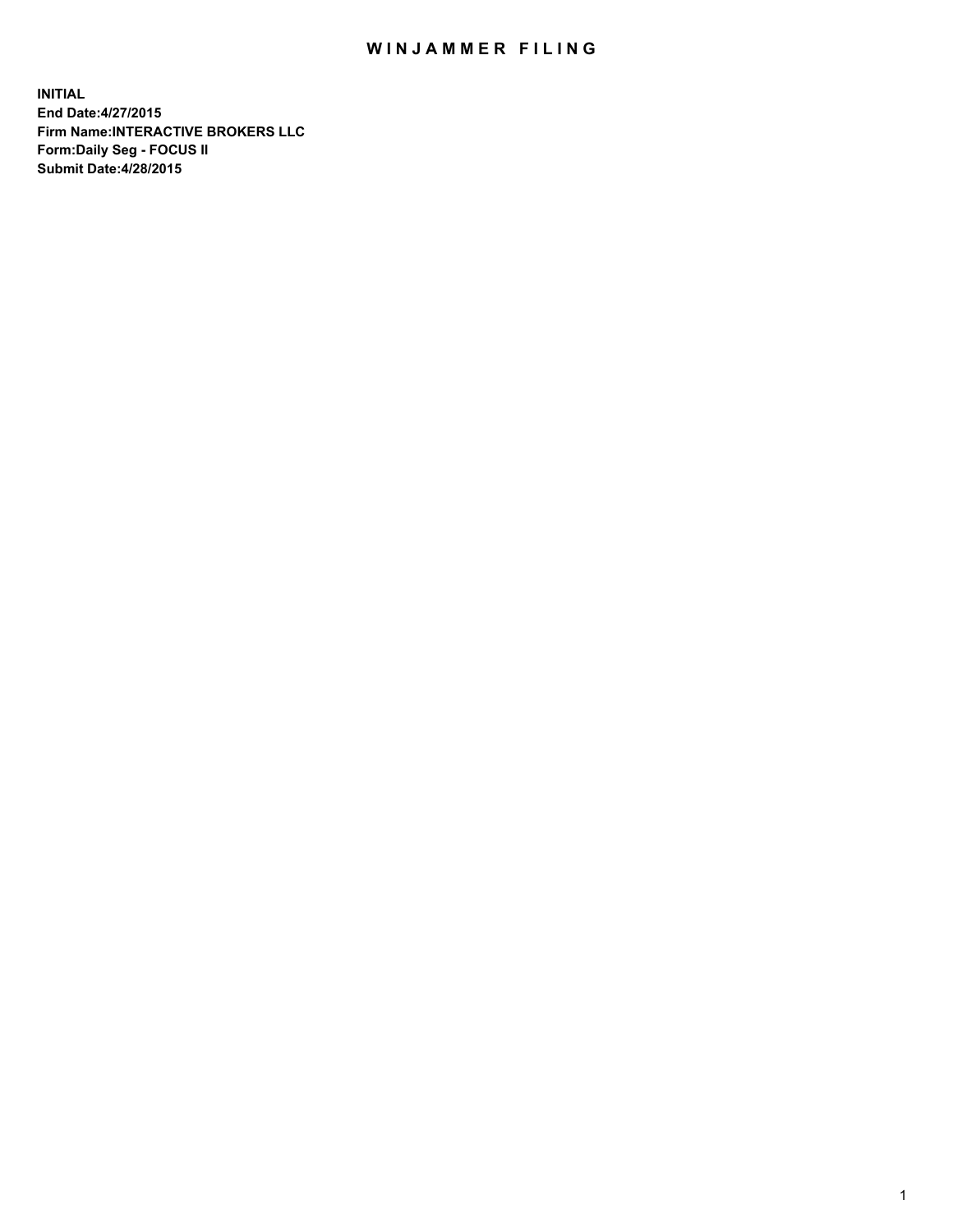## **INITIAL End Date:4/27/2015 Firm Name:INTERACTIVE BROKERS LLC Form:Daily Seg - FOCUS II Submit Date:4/28/2015 Daily Segregation - Cover Page**

| FCM's Customer Segregated Funds Residual Interest Target (choose one):<br>a. Minimum dollar amount: ; or<br>$\overline{\mathbf{0}}$<br>b. Minimum percentage of customer segregated funds required:% ; or<br>0<br>c. Dollar amount range between: and; or<br>155,000,000 245,000,000<br>d. Percentage range of customer segregated funds required between:% and%.<br>0 <sub>0</sub><br>FCM's Customer Secured Amount Funds Residual Interest Target (choose one):<br>a. Minimum dollar amount: ; or<br>$\overline{\mathbf{0}}$<br>b. Minimum percentage of customer secured funds required:% ; or<br>0<br>c. Dollar amount range between: and; or<br>80,000,000 120,000,000<br>d. Percentage range of customer secured funds required between:% and%.<br>0 <sub>0</sub><br>FCM's Cleared Swaps Customer Collateral Residual Interest Target (choose one):<br>a. Minimum dollar amount: ; or<br>$\overline{\mathbf{0}}$<br>b. Minimum percentage of cleared swaps customer collateral required:% ; or<br>$\overline{\mathbf{0}}$<br>c. Dollar amount range between: and; or<br>0 <sub>0</sub><br>d. Percentage range of cleared swaps customer collateral required between:% and%.<br>0 <sub>0</sub><br>Current ANC:on<br>2,360,080,298 27-APR-2015<br><b>Broker Dealer Minimum</b><br>293,590,582<br>Debit/Deficit - CustomersCurrent AmountGross Amount<br>Domestic Debit/Deficit<br>3,298,552<br>Foreign Debit/Deficit<br>6,628,0970<br>Debit/Deficit - Non CustomersCurrent AmountGross Amount<br>Domestic Debit/Deficit<br>0 <sub>0</sub><br>Foreign Debit/Deficit<br>0 <sub>0</sub><br>Proprietary Profit/Loss<br>Domestic Profit/Loss<br>$\overline{\mathbf{0}}$<br>Foreign Profit/Loss<br>$\underline{\mathbf{0}}$<br>Proprietary Open Trade Equity<br>Domestic OTE<br><u>0</u><br>Foreign OTE<br><u>0</u><br><b>SPAN</b><br><b>Customer SPAN Calculation</b><br>1,354,142,989<br>Non-Customer SPAN Calcualation<br>22,633,384<br>Proprietary Capital Charges<br><u>0</u><br>Minimum Dollar Amount Requirement<br>20,000,000 [7465]<br>Other NFA Dollar Amount Requirement<br>22,197,557 [7475] | Name of Company<br><b>Contact Name</b><br><b>Contact Phone Number</b><br><b>Contact Email Address</b> | <b>INTERACTIVE BROKERS LLC</b><br><b>Michael Ellman</b><br>203-422-8926<br>mellman@interactivebrokers.co<br>$m$ |
|--------------------------------------------------------------------------------------------------------------------------------------------------------------------------------------------------------------------------------------------------------------------------------------------------------------------------------------------------------------------------------------------------------------------------------------------------------------------------------------------------------------------------------------------------------------------------------------------------------------------------------------------------------------------------------------------------------------------------------------------------------------------------------------------------------------------------------------------------------------------------------------------------------------------------------------------------------------------------------------------------------------------------------------------------------------------------------------------------------------------------------------------------------------------------------------------------------------------------------------------------------------------------------------------------------------------------------------------------------------------------------------------------------------------------------------------------------------------------------------------------------------------------------------------------------------------------------------------------------------------------------------------------------------------------------------------------------------------------------------------------------------------------------------------------------------------------------------------------------------------------------------------------------------------------------------------------------------------------------------------------------------------------------------------------------------------------------------------------------|-------------------------------------------------------------------------------------------------------|-----------------------------------------------------------------------------------------------------------------|
|                                                                                                                                                                                                                                                                                                                                                                                                                                                                                                                                                                                                                                                                                                                                                                                                                                                                                                                                                                                                                                                                                                                                                                                                                                                                                                                                                                                                                                                                                                                                                                                                                                                                                                                                                                                                                                                                                                                                                                                                                                                                                                        |                                                                                                       |                                                                                                                 |
|                                                                                                                                                                                                                                                                                                                                                                                                                                                                                                                                                                                                                                                                                                                                                                                                                                                                                                                                                                                                                                                                                                                                                                                                                                                                                                                                                                                                                                                                                                                                                                                                                                                                                                                                                                                                                                                                                                                                                                                                                                                                                                        |                                                                                                       |                                                                                                                 |
|                                                                                                                                                                                                                                                                                                                                                                                                                                                                                                                                                                                                                                                                                                                                                                                                                                                                                                                                                                                                                                                                                                                                                                                                                                                                                                                                                                                                                                                                                                                                                                                                                                                                                                                                                                                                                                                                                                                                                                                                                                                                                                        |                                                                                                       |                                                                                                                 |
|                                                                                                                                                                                                                                                                                                                                                                                                                                                                                                                                                                                                                                                                                                                                                                                                                                                                                                                                                                                                                                                                                                                                                                                                                                                                                                                                                                                                                                                                                                                                                                                                                                                                                                                                                                                                                                                                                                                                                                                                                                                                                                        |                                                                                                       |                                                                                                                 |
|                                                                                                                                                                                                                                                                                                                                                                                                                                                                                                                                                                                                                                                                                                                                                                                                                                                                                                                                                                                                                                                                                                                                                                                                                                                                                                                                                                                                                                                                                                                                                                                                                                                                                                                                                                                                                                                                                                                                                                                                                                                                                                        |                                                                                                       |                                                                                                                 |
|                                                                                                                                                                                                                                                                                                                                                                                                                                                                                                                                                                                                                                                                                                                                                                                                                                                                                                                                                                                                                                                                                                                                                                                                                                                                                                                                                                                                                                                                                                                                                                                                                                                                                                                                                                                                                                                                                                                                                                                                                                                                                                        |                                                                                                       |                                                                                                                 |
|                                                                                                                                                                                                                                                                                                                                                                                                                                                                                                                                                                                                                                                                                                                                                                                                                                                                                                                                                                                                                                                                                                                                                                                                                                                                                                                                                                                                                                                                                                                                                                                                                                                                                                                                                                                                                                                                                                                                                                                                                                                                                                        |                                                                                                       |                                                                                                                 |
|                                                                                                                                                                                                                                                                                                                                                                                                                                                                                                                                                                                                                                                                                                                                                                                                                                                                                                                                                                                                                                                                                                                                                                                                                                                                                                                                                                                                                                                                                                                                                                                                                                                                                                                                                                                                                                                                                                                                                                                                                                                                                                        |                                                                                                       |                                                                                                                 |
|                                                                                                                                                                                                                                                                                                                                                                                                                                                                                                                                                                                                                                                                                                                                                                                                                                                                                                                                                                                                                                                                                                                                                                                                                                                                                                                                                                                                                                                                                                                                                                                                                                                                                                                                                                                                                                                                                                                                                                                                                                                                                                        |                                                                                                       |                                                                                                                 |
|                                                                                                                                                                                                                                                                                                                                                                                                                                                                                                                                                                                                                                                                                                                                                                                                                                                                                                                                                                                                                                                                                                                                                                                                                                                                                                                                                                                                                                                                                                                                                                                                                                                                                                                                                                                                                                                                                                                                                                                                                                                                                                        |                                                                                                       |                                                                                                                 |
|                                                                                                                                                                                                                                                                                                                                                                                                                                                                                                                                                                                                                                                                                                                                                                                                                                                                                                                                                                                                                                                                                                                                                                                                                                                                                                                                                                                                                                                                                                                                                                                                                                                                                                                                                                                                                                                                                                                                                                                                                                                                                                        |                                                                                                       |                                                                                                                 |
|                                                                                                                                                                                                                                                                                                                                                                                                                                                                                                                                                                                                                                                                                                                                                                                                                                                                                                                                                                                                                                                                                                                                                                                                                                                                                                                                                                                                                                                                                                                                                                                                                                                                                                                                                                                                                                                                                                                                                                                                                                                                                                        |                                                                                                       |                                                                                                                 |
|                                                                                                                                                                                                                                                                                                                                                                                                                                                                                                                                                                                                                                                                                                                                                                                                                                                                                                                                                                                                                                                                                                                                                                                                                                                                                                                                                                                                                                                                                                                                                                                                                                                                                                                                                                                                                                                                                                                                                                                                                                                                                                        |                                                                                                       |                                                                                                                 |
|                                                                                                                                                                                                                                                                                                                                                                                                                                                                                                                                                                                                                                                                                                                                                                                                                                                                                                                                                                                                                                                                                                                                                                                                                                                                                                                                                                                                                                                                                                                                                                                                                                                                                                                                                                                                                                                                                                                                                                                                                                                                                                        |                                                                                                       |                                                                                                                 |
|                                                                                                                                                                                                                                                                                                                                                                                                                                                                                                                                                                                                                                                                                                                                                                                                                                                                                                                                                                                                                                                                                                                                                                                                                                                                                                                                                                                                                                                                                                                                                                                                                                                                                                                                                                                                                                                                                                                                                                                                                                                                                                        |                                                                                                       |                                                                                                                 |
|                                                                                                                                                                                                                                                                                                                                                                                                                                                                                                                                                                                                                                                                                                                                                                                                                                                                                                                                                                                                                                                                                                                                                                                                                                                                                                                                                                                                                                                                                                                                                                                                                                                                                                                                                                                                                                                                                                                                                                                                                                                                                                        |                                                                                                       |                                                                                                                 |
|                                                                                                                                                                                                                                                                                                                                                                                                                                                                                                                                                                                                                                                                                                                                                                                                                                                                                                                                                                                                                                                                                                                                                                                                                                                                                                                                                                                                                                                                                                                                                                                                                                                                                                                                                                                                                                                                                                                                                                                                                                                                                                        |                                                                                                       |                                                                                                                 |
|                                                                                                                                                                                                                                                                                                                                                                                                                                                                                                                                                                                                                                                                                                                                                                                                                                                                                                                                                                                                                                                                                                                                                                                                                                                                                                                                                                                                                                                                                                                                                                                                                                                                                                                                                                                                                                                                                                                                                                                                                                                                                                        |                                                                                                       |                                                                                                                 |
|                                                                                                                                                                                                                                                                                                                                                                                                                                                                                                                                                                                                                                                                                                                                                                                                                                                                                                                                                                                                                                                                                                                                                                                                                                                                                                                                                                                                                                                                                                                                                                                                                                                                                                                                                                                                                                                                                                                                                                                                                                                                                                        |                                                                                                       |                                                                                                                 |
|                                                                                                                                                                                                                                                                                                                                                                                                                                                                                                                                                                                                                                                                                                                                                                                                                                                                                                                                                                                                                                                                                                                                                                                                                                                                                                                                                                                                                                                                                                                                                                                                                                                                                                                                                                                                                                                                                                                                                                                                                                                                                                        |                                                                                                       |                                                                                                                 |
|                                                                                                                                                                                                                                                                                                                                                                                                                                                                                                                                                                                                                                                                                                                                                                                                                                                                                                                                                                                                                                                                                                                                                                                                                                                                                                                                                                                                                                                                                                                                                                                                                                                                                                                                                                                                                                                                                                                                                                                                                                                                                                        |                                                                                                       |                                                                                                                 |
|                                                                                                                                                                                                                                                                                                                                                                                                                                                                                                                                                                                                                                                                                                                                                                                                                                                                                                                                                                                                                                                                                                                                                                                                                                                                                                                                                                                                                                                                                                                                                                                                                                                                                                                                                                                                                                                                                                                                                                                                                                                                                                        |                                                                                                       |                                                                                                                 |
|                                                                                                                                                                                                                                                                                                                                                                                                                                                                                                                                                                                                                                                                                                                                                                                                                                                                                                                                                                                                                                                                                                                                                                                                                                                                                                                                                                                                                                                                                                                                                                                                                                                                                                                                                                                                                                                                                                                                                                                                                                                                                                        |                                                                                                       |                                                                                                                 |
|                                                                                                                                                                                                                                                                                                                                                                                                                                                                                                                                                                                                                                                                                                                                                                                                                                                                                                                                                                                                                                                                                                                                                                                                                                                                                                                                                                                                                                                                                                                                                                                                                                                                                                                                                                                                                                                                                                                                                                                                                                                                                                        |                                                                                                       |                                                                                                                 |
|                                                                                                                                                                                                                                                                                                                                                                                                                                                                                                                                                                                                                                                                                                                                                                                                                                                                                                                                                                                                                                                                                                                                                                                                                                                                                                                                                                                                                                                                                                                                                                                                                                                                                                                                                                                                                                                                                                                                                                                                                                                                                                        |                                                                                                       |                                                                                                                 |
|                                                                                                                                                                                                                                                                                                                                                                                                                                                                                                                                                                                                                                                                                                                                                                                                                                                                                                                                                                                                                                                                                                                                                                                                                                                                                                                                                                                                                                                                                                                                                                                                                                                                                                                                                                                                                                                                                                                                                                                                                                                                                                        |                                                                                                       |                                                                                                                 |
|                                                                                                                                                                                                                                                                                                                                                                                                                                                                                                                                                                                                                                                                                                                                                                                                                                                                                                                                                                                                                                                                                                                                                                                                                                                                                                                                                                                                                                                                                                                                                                                                                                                                                                                                                                                                                                                                                                                                                                                                                                                                                                        |                                                                                                       |                                                                                                                 |
|                                                                                                                                                                                                                                                                                                                                                                                                                                                                                                                                                                                                                                                                                                                                                                                                                                                                                                                                                                                                                                                                                                                                                                                                                                                                                                                                                                                                                                                                                                                                                                                                                                                                                                                                                                                                                                                                                                                                                                                                                                                                                                        |                                                                                                       |                                                                                                                 |
|                                                                                                                                                                                                                                                                                                                                                                                                                                                                                                                                                                                                                                                                                                                                                                                                                                                                                                                                                                                                                                                                                                                                                                                                                                                                                                                                                                                                                                                                                                                                                                                                                                                                                                                                                                                                                                                                                                                                                                                                                                                                                                        |                                                                                                       |                                                                                                                 |
|                                                                                                                                                                                                                                                                                                                                                                                                                                                                                                                                                                                                                                                                                                                                                                                                                                                                                                                                                                                                                                                                                                                                                                                                                                                                                                                                                                                                                                                                                                                                                                                                                                                                                                                                                                                                                                                                                                                                                                                                                                                                                                        |                                                                                                       |                                                                                                                 |
|                                                                                                                                                                                                                                                                                                                                                                                                                                                                                                                                                                                                                                                                                                                                                                                                                                                                                                                                                                                                                                                                                                                                                                                                                                                                                                                                                                                                                                                                                                                                                                                                                                                                                                                                                                                                                                                                                                                                                                                                                                                                                                        |                                                                                                       |                                                                                                                 |
|                                                                                                                                                                                                                                                                                                                                                                                                                                                                                                                                                                                                                                                                                                                                                                                                                                                                                                                                                                                                                                                                                                                                                                                                                                                                                                                                                                                                                                                                                                                                                                                                                                                                                                                                                                                                                                                                                                                                                                                                                                                                                                        |                                                                                                       |                                                                                                                 |
|                                                                                                                                                                                                                                                                                                                                                                                                                                                                                                                                                                                                                                                                                                                                                                                                                                                                                                                                                                                                                                                                                                                                                                                                                                                                                                                                                                                                                                                                                                                                                                                                                                                                                                                                                                                                                                                                                                                                                                                                                                                                                                        |                                                                                                       |                                                                                                                 |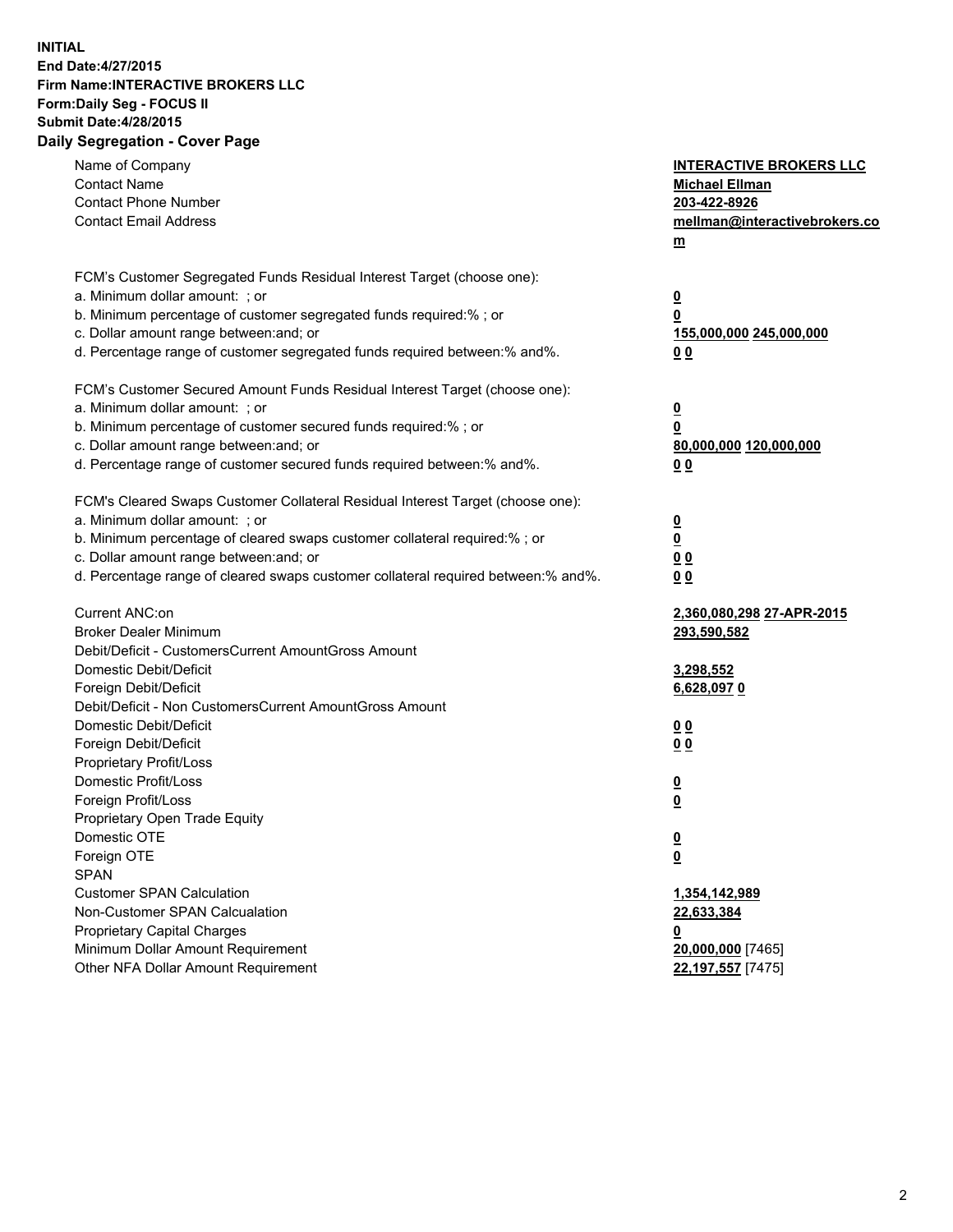## **INITIAL End Date:4/27/2015 Firm Name:INTERACTIVE BROKERS LLC Form:Daily Seg - FOCUS II Submit Date:4/28/2015 Daily Segregation - Secured Amounts**

|     | Dany Ocgregation - Oceanea Annoanta                                                         |                                                |
|-----|---------------------------------------------------------------------------------------------|------------------------------------------------|
|     | Foreign Futures and Foreign Options Secured Amounts                                         |                                                |
|     | Amount required to be set aside pursuant to law, rule or regulation of a foreign            | $0$ [7305]                                     |
|     | government or a rule of a self-regulatory organization authorized thereunder                |                                                |
| 1.  | Net ledger balance - Foreign Futures and Foreign Option Trading - All Customers             |                                                |
|     | A. Cash                                                                                     | 490,986,523 [7315]                             |
|     | B. Securities (at market)                                                                   | $0$ [7317]                                     |
| 2.  | Net unrealized profit (loss) in open futures contracts traded on a foreign board of trade   | 52,122,753 [7325]                              |
| 3.  | Exchange traded options                                                                     |                                                |
|     | a. Market value of open option contracts purchased on a foreign board of trade              | 106,352 [7335]                                 |
|     | b. Market value of open contracts granted (sold) on a foreign board of trade                | <u>-68,800</u> [7337]                          |
| 4.  | Net equity (deficit) (add lines 1.2. and 3.)                                                | 543,146,828 [7345]                             |
| 5.  | Account liquidating to a deficit and account with a debit balances - gross amount           | 6,628,097 [7351]                               |
|     | Less: amount offset by customer owned securities                                            | 0 [7352] 6,628,097 [7354]                      |
| 6.  | Amount required to be set aside as the secured amount - Net Liquidating Equity              | 549,774,925 [7355]                             |
|     | Method (add lines 4 and 5)                                                                  |                                                |
| 7.  | Greater of amount required to be set aside pursuant to foreign jurisdiction (above) or line | 549,774,925 [7360]                             |
|     | 6.                                                                                          |                                                |
|     | FUNDS DEPOSITED IN SEPARATE REGULATION 30.7 ACCOUNTS                                        |                                                |
| 1.  | Cash in banks                                                                               |                                                |
|     | A. Banks located in the United States                                                       | $0$ [7500]                                     |
|     | B. Other banks qualified under Regulation 30.7                                              | 0 [7520] 0 [7530]                              |
| 2.  | Securities                                                                                  |                                                |
|     | A. In safekeeping with banks located in the United States                                   | 569,755,519 [7540]                             |
|     | B. In safekeeping with other banks qualified under Regulation 30.7                          | 0 [7560] 569,755,519 [7570]                    |
| 3.  | Equities with registered futures commission merchants                                       |                                                |
|     | A. Cash                                                                                     | $0$ [7580]                                     |
|     | <b>B.</b> Securities                                                                        | $0$ [7590]                                     |
|     | C. Unrealized gain (loss) on open futures contracts                                         | $0$ [7600]                                     |
|     | D. Value of long option contracts                                                           | $0$ [7610]                                     |
|     | E. Value of short option contracts                                                          | 0 [7615] 0 [7620]                              |
| 4.  | Amounts held by clearing organizations of foreign boards of trade                           |                                                |
|     | A. Cash                                                                                     | $0$ [7640]                                     |
|     | <b>B.</b> Securities                                                                        | $0$ [7650]                                     |
|     | C. Amount due to (from) clearing organization - daily variation                             | $0$ [7660]                                     |
|     | D. Value of long option contracts                                                           | $0$ [7670]                                     |
|     | E. Value of short option contracts                                                          | 0 [7675] 0 [7680]                              |
| 5.  | Amounts held by members of foreign boards of trade                                          |                                                |
|     | A. Cash                                                                                     | 303,481,342 [7700]                             |
|     | <b>B.</b> Securities                                                                        | $0$ [7710]                                     |
|     | C. Unrealized gain (loss) on open futures contracts                                         | 20,706,342 [7720]                              |
|     | D. Value of long option contracts                                                           | 106,354 [7730]                                 |
|     | E. Value of short option contracts                                                          | <mark>-68,796</mark> [7735] 324,225,242 [7740] |
| 6.  | Amounts with other depositories designated by a foreign board of trade                      | 0 [7760]                                       |
| 7.  | Segregated funds on hand                                                                    | $0$ [7765]                                     |
| 8.  | Total funds in separate section 30.7 accounts                                               | 893,980,761 [7770]                             |
| 9.  | Excess (deficiency) Set Aside for Secured Amount (subtract line 7 Secured Statement         | 344,205,836 [7380]                             |
|     | Page 1 from Line 8)                                                                         |                                                |
| 10. | Management Target Amount for Excess funds in separate section 30.7 accounts                 | 80,000,000 [7780]                              |
| 11. | Excess (deficiency) funds in separate 30.7 accounts over (under) Management Target          | 264,205,836 [7785]                             |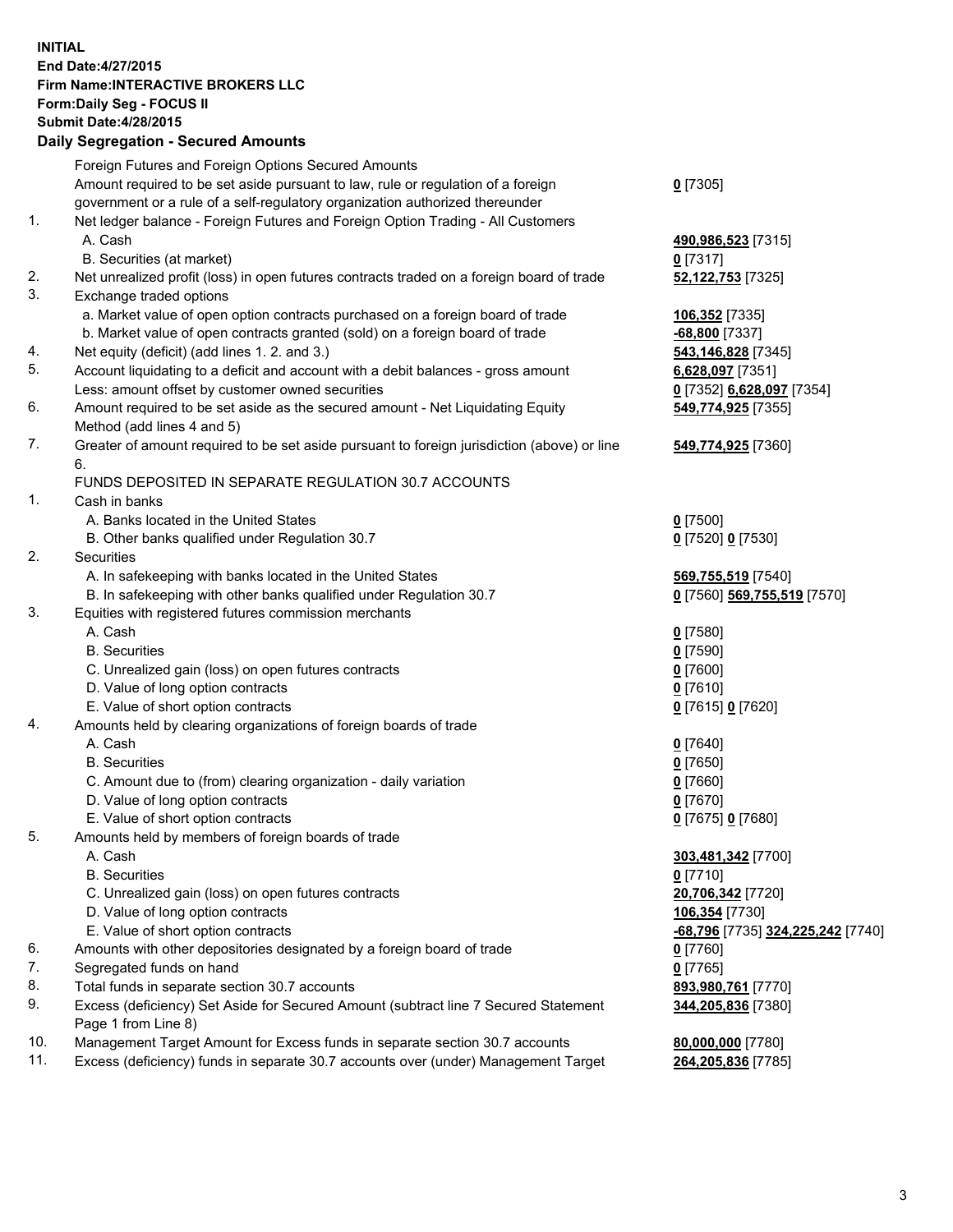**INITIAL End Date:4/27/2015 Firm Name:INTERACTIVE BROKERS LLC Form:Daily Seg - FOCUS II Submit Date:4/28/2015 Daily Segregation - Segregation Statement** SEGREGATION REQUIREMENTS(Section 4d(2) of the CEAct) 1. Net ledger balance A. Cash **2,597,510,585** [7010] B. Securities (at market) **0** [7020] 2. Net unrealized profit (loss) in open futures contracts traded on a contract market **-85,574,748** [7030] 3. Exchange traded options A. Add market value of open option contracts purchased on a contract market **102,566,968** [7032] B. Deduct market value of open option contracts granted (sold) on a contract market **-173,083,602** [7033] 4. Net equity (deficit) (add lines 1, 2 and 3) **2,441,419,203** [7040] 5. Accounts liquidating to a deficit and accounts with debit balances - gross amount **3,298,552** [7045] Less: amount offset by customer securities **0** [7047] **3,298,552** [7050] 6. Amount required to be segregated (add lines 4 and 5) **2,444,717,755** [7060] FUNDS IN SEGREGATED ACCOUNTS 7. Deposited in segregated funds bank accounts A. Cash **446,295,334** [7070] B. Securities representing investments of customers' funds (at market) **1,267,087,181** [7080] C. Securities held for particular customers or option customers in lieu of cash (at market) **0** [7090] 8. Margins on deposit with derivatives clearing organizations of contract markets A. Cash **14,670,320** [7100] B. Securities representing investments of customers' funds (at market) **117,523,295** [7110] C. Securities held for particular customers or option customers in lieu of cash (at market) **0** [7120] 9. Net settlement from (to) derivatives clearing organizations of contract markets **-2,934,305** [7130] 10. Exchange traded options A. Value of open long option contracts **2,678,981** [7132] B. Value of open short option contracts **-5,813,134** [7133] 11. Net equities with other FCMs A. Net liquidating equity **-53,044,536** [7140] B. Securities representing investments of customers' funds (at market) **843,574,220** [7160] C. Securities held for particular customers or option customers in lieu of cash (at market) **0** [7170] 12. Segregated funds on hand **0** [7150] 13. Total amount in segregation (add lines 7 through 12) **2,630,037,356** [7180] 14. Excess (deficiency) funds in segregation (subtract line 6 from line 13) **185,319,601** [7190] 15. Management Target Amount for Excess funds in segregation **155,000,000** [7194]

16. Excess (deficiency) funds in segregation over (under) Management Target Amount Excess

**30,319,601** [7198]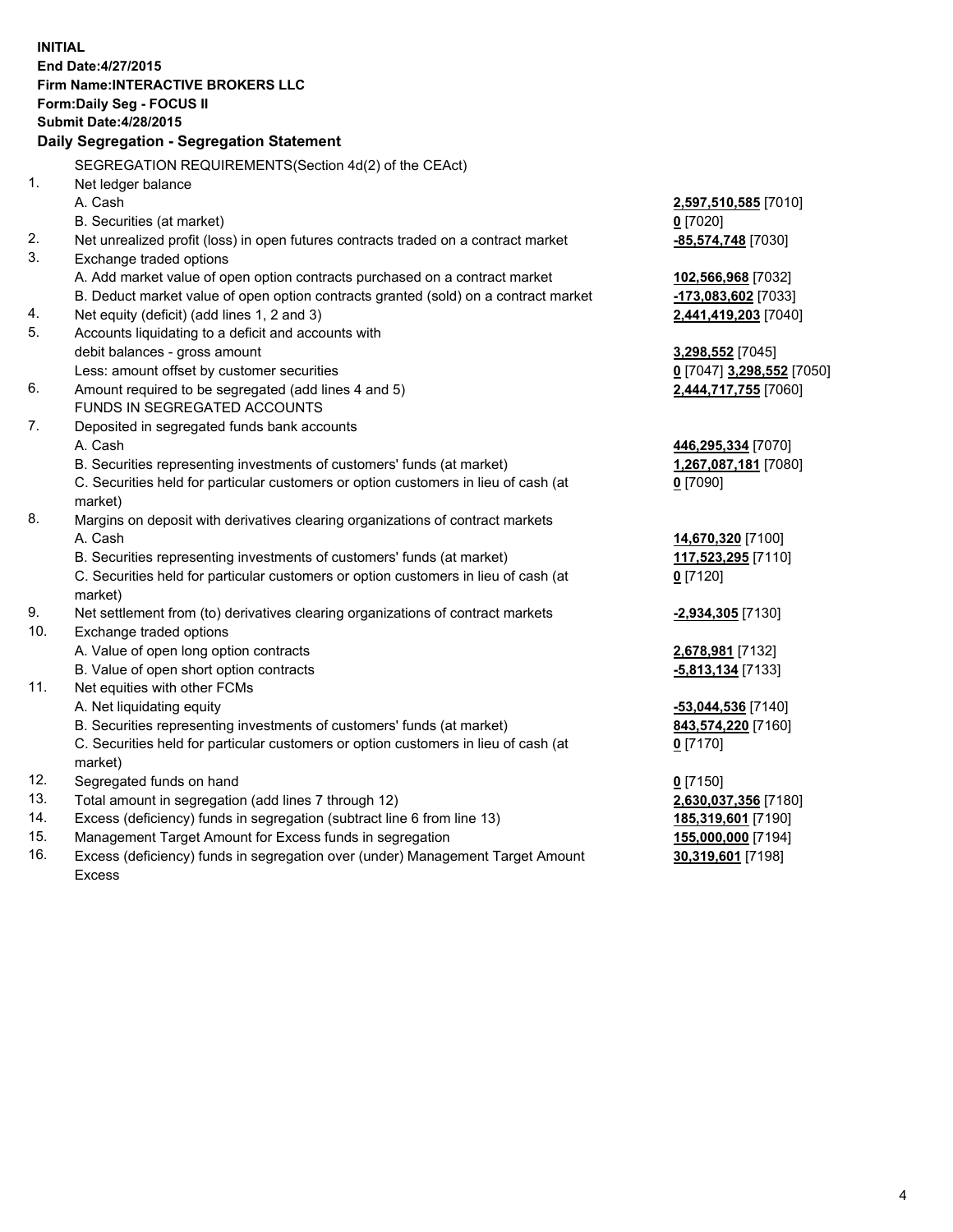## **INITIAL End Date:4/27/2015 Firm Name:INTERACTIVE BROKERS LLC Form:Daily Seg - FOCUS II Submit Date:4/28/2015 Daily Segregation - Supplemental**

| $\blacksquare$           | Total gross margin deficiencies - Segregated Funds Origin                              | 110,114 [9100] |
|--------------------------|----------------------------------------------------------------------------------------|----------------|
| $\blacksquare$           | Total gross margin deficiencies - Secured Funds Origin                                 | 166,043 [9101] |
| $\blacksquare$           | Total gross margin deficiencies - Cleared Swaps Customer Collateral Funds Origin       | $0$ [9102]     |
| $\blacksquare$           | Total gross margin deficiencies - Noncustomer and Proprietary Accounts Origin          | $0$ [9103]     |
| $\blacksquare$           | Total number of accounts contributing to total gross margin deficiencies - Segregated  | 5 [9104]       |
|                          | Funds Origin                                                                           |                |
| $\blacksquare$           | Total number of accounts contributing to total gross margin deficiencies - Secured     | 7 [9105]       |
|                          | Funds Origin                                                                           |                |
| $\overline{\phantom{a}}$ | Total number of accounts contributing to the total gross margin deficiencies - Cleared | $0$ [9106]     |
|                          | Swaps Customer Collateral Funds Origin                                                 |                |
| -                        | Total number of accounts contributing to the total gross margin deficiencies -         | $0$ [9107]     |
|                          | Noncustomer and Proprietary Accounts Origin                                            |                |
| $\blacksquare$           | Upload a copy of the firm's daily margin report the FCM uses to issue margin calls     |                |
|                          | which corresponds with the reporting date.                                             |                |

04.27.2015 Commodity Margin Deficiency Report.xls